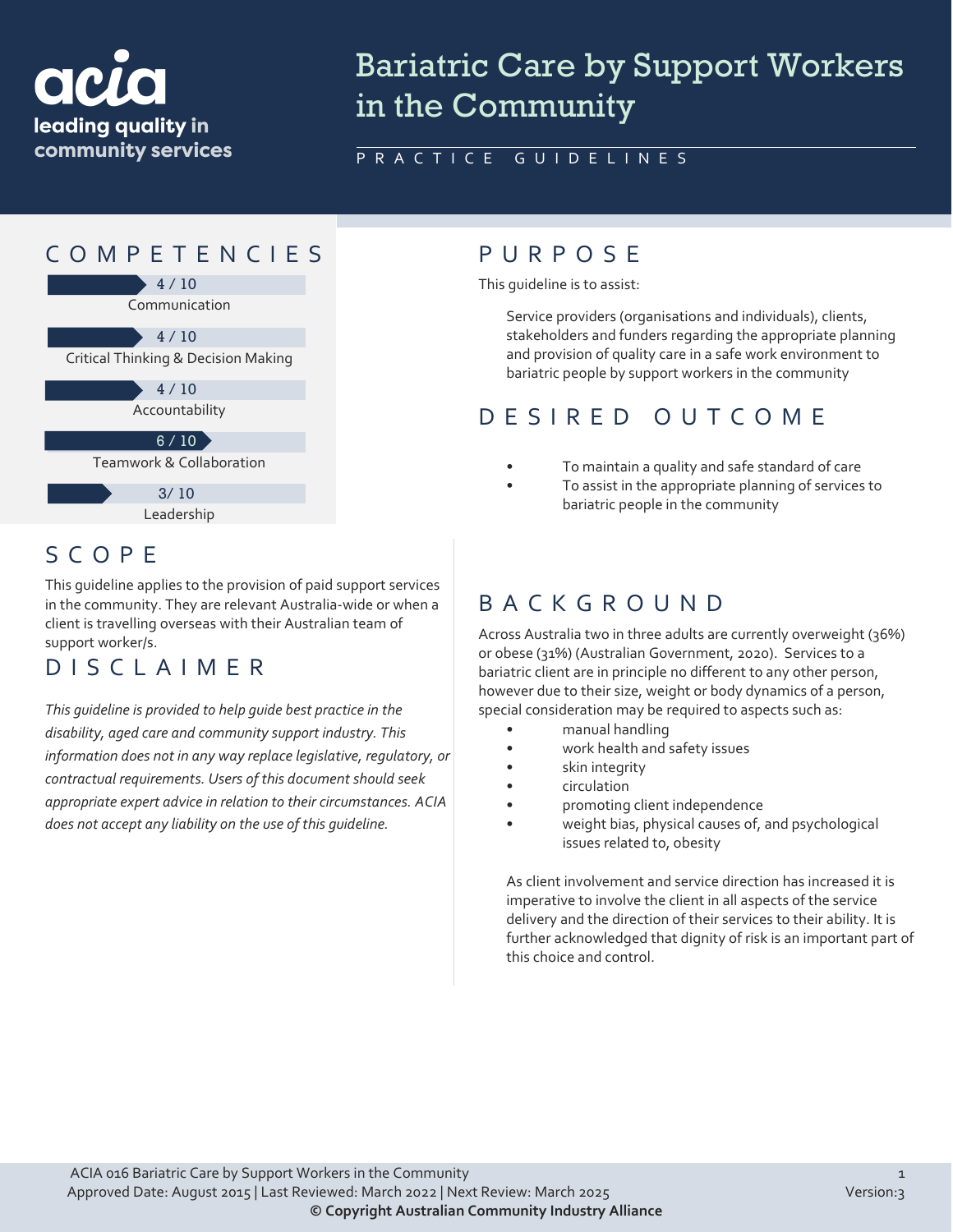#### DEFINITIONS & SUPPORTING INFORMATIO N

**Support Worker** - A paid person who assists people to perform tasks of daily living so as to participate in social, family and community activities in the person's home and their community. Support Workers have been commonly known in the past as attendant care worker, disability worker, aged care worker, community worker, homecare worker, care worker or paid carer.

**Service Provider** - Organisation or person accountable for the delivery of supports to Clients.

**Carer** - a person that provides supports to the Client at no cost (generally family or friend).

**Support Worker Competency** - trained and assessed as competent by a Registered Nurse or a person deemed competent by the provider to safely and appropriately perform a specified task as a support worker.

**Client** means the service user, participant, user, care recipient, consumer or person receiving the nursing or support services.

**Plan** means a Service Plan, Support Plan or Individual Plan (however titled – the plan) is a document developed in response to a request for service. It is developed by a Registered Nurse or a person deemed competent by the provider from the service provider, prior to the commencement of service delivery. It outlines the expected outcomes of the requested care/services and the tasks, duties and interventions required to meet the care and service needs of the client (within the parameters of the funding program). The plan guides and directs the individual support worker or Registered Nurse in their day-to- day delivery of the services.

**Registered Nurse** means a person who has completed the prescribed educational preparation, demonstrated competence for practice, and is registered and licensed with the Australian Health Practitioner Regulation Agency (AHPRA) as a Registered Nurse.

**Bariatric** - person can be defined as anyone who is obese and where their body size restricts their mobility, health, or access to available services. The term "Bariatric" has come to be used to describe obese and severely obese people, regardless of whether or not they are receiving treatment for their obesity. In order to assist with the identification and subsequent management of obese and bariatric clients, the following definition is proposed:

Person who fits two (2) or more of the following criteria:

- Weighs ≥ 120 kg
- BMI (Body Mass Index)  $\geq$  35 (BMI = weight (kg) / height (m)<sup>2</sup>)
- Seated hip width >20" (51 cms)

## GUIDELINE

#### **Service Provider**

Bariatric clients will have additional or particular needs, which must be addressed if they are to be managed in a dignified and respectful manner. Service providers should consider, developing:

- Systems in place and adequate staffing for safe client management and support worker safety
- Education and support regarding their mental, physical and social health issues
- Compassion and understanding from support workers, carers, family and the general public
- Coordinated medical, dietary and psychological health care management
- The need to promote independence
- Appropriate design and access features to all areas in the home, community facilities and transport vehicles
- Access to affordable furniture and equipment appropriate to their weight, size and body shape
- Access to clothing and hygiene aids appropriate to their weight, size and body shape
- Particular attention to skin integrity
- Observation of circulation (colour of extremities)
- Maintain clean dry skin
- Active involvement in decision-making affecting their health, welfare and social wellbeing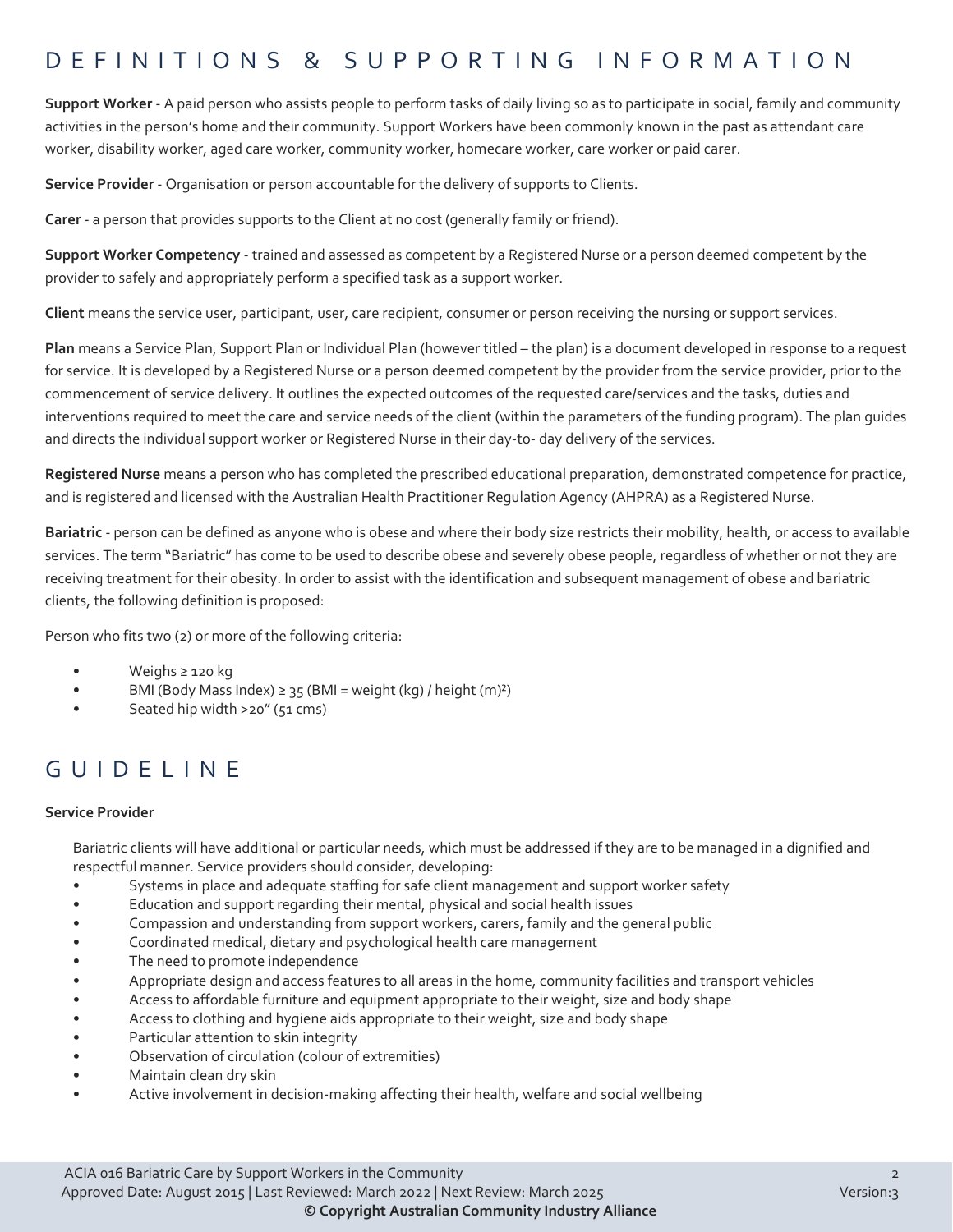As part of planning services for a bariatric client, the service provider should consider that bariatric clients:

- will be slower and hence take longer with their activities of daily living
- are likely to have increased levels of pain due to the presence of moderate to severe physical disabilities
- may experience stress incontinence
- may have poor circulation
- may become breathless easily
- will be prone to poor skin integrity
- are likely to have reduced function and poor balance
- may suffer from depression and anxiety

As a part of any support service delivered by support workers the service provider will:

- Assess initial care needs with the client. Including (if required) a manual handing assessment and manual handling plan. (Consider using also the Service Safety Assessment Tool when planning services for the bariatric client)
- Ensure that any lifting device is approved for the weight of the client
- Consider if an Occupational Therapist should participate in the planning process for the client and their equipment needs
- Develop plans with identified outcomes, considering the specific needs of a bariatric client
- Provide written procedures on manual handling by the support worker this may be included as part of the plan
- Identify education needs for support workers. Provide relevant competency based education and assessment processes for the support worker/s to ensure they are competent to perform the prescribed duties, tasks and interventions
- Monitor, review, evaluate and adapt as required the service, plans and outcomes with the involvement of the client
- Manage the maintenance and repairs/replacement of the equipment required

#### **Support Workers**

Support workers may NOT:

- Lift, lower, push, pull, otherwise move, hold or restrain any of the client's body weight (unaided)
- Support workers may:
- Perform any task on the plan
- Use hands on assistance to guide movement only
- Support workers must:
- Follow the plan as provided by the service provider
- Not change the plan
- If a client requires more than guidance only, report immediately to their supervisor
- Take part in training on use of equipment, manual handling and risk management as determined by the service provider
- Identify, and report to their supervisor, any gaps in their ability to deliver the required service including difficulties in completing the tasks within the allocated time

Support workers should consider the 10 principles to handling a bariatric client, which are:

- Ask the client how they normally do the task?
- Plan the task take a second to check yourself, the equipment, the environment and the client
- Are there any obstacles and space restrictions?
- Is the equipment required appropriate?
- Is the furniture used to pull up on sturdy?
- Does the client have fragile and/or sweaty skin?
- Does the client need rest breaks?
- Allow plenty of time for the client to complete the task/transfer
- Do NOT let the client hold onto you during any task
- Communicate sensitively with the client to help put them at ease
- Do not stand right next to the client
- Use the Points of Control i.e. hip/buttock and shoulder area for MINIMAL directional assistance only
- Ensure the client has their balance once standing before moving
- Check if the client has a manual handling plan
- Participate in training and techniques of safe manual handling